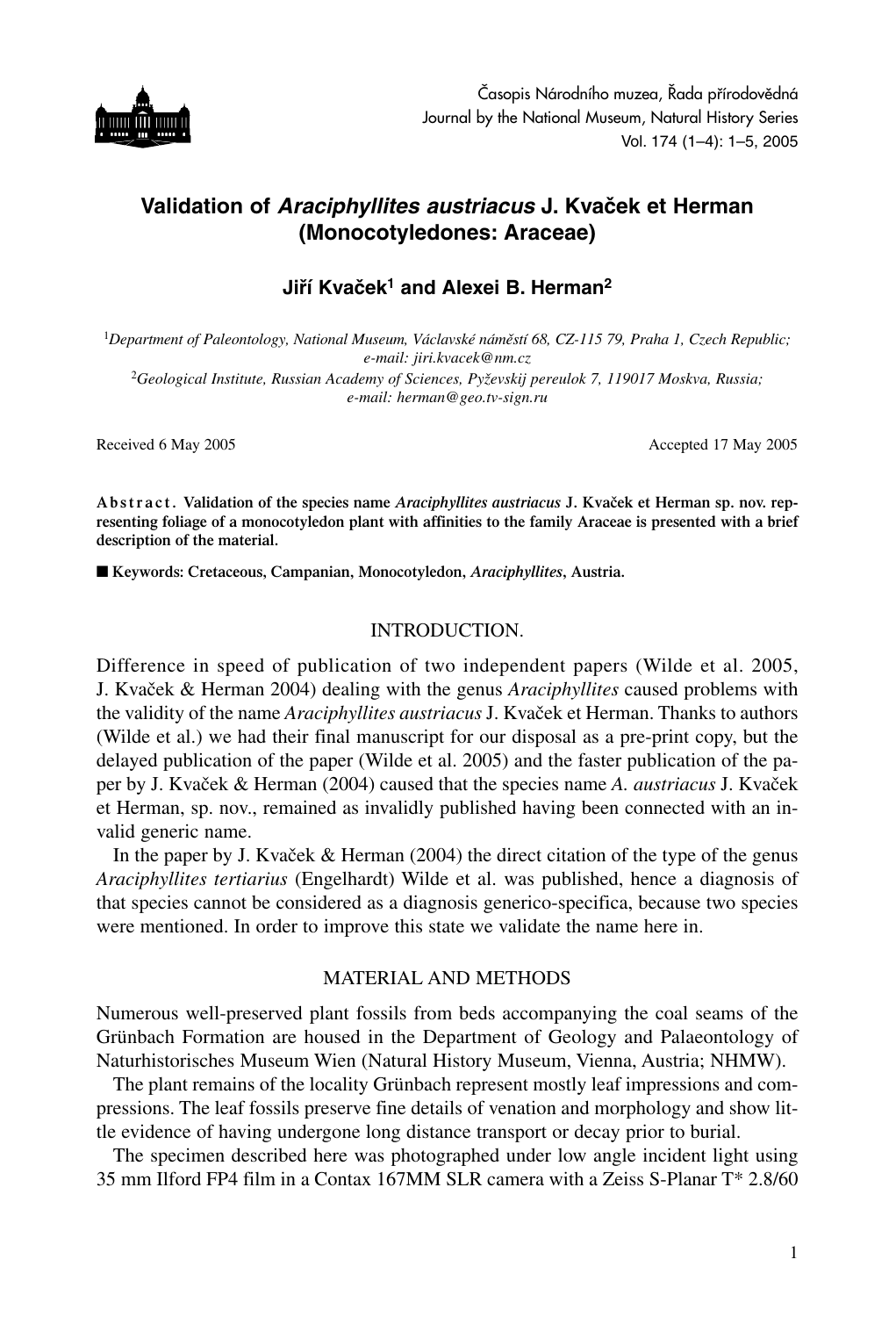

**Fig. 1.** *Araciphyllites austriacus* **J. Kvaček et Herman sp. nov., holotype, Grünbach, NHMW 1999B0057/0183,** × **0.6.**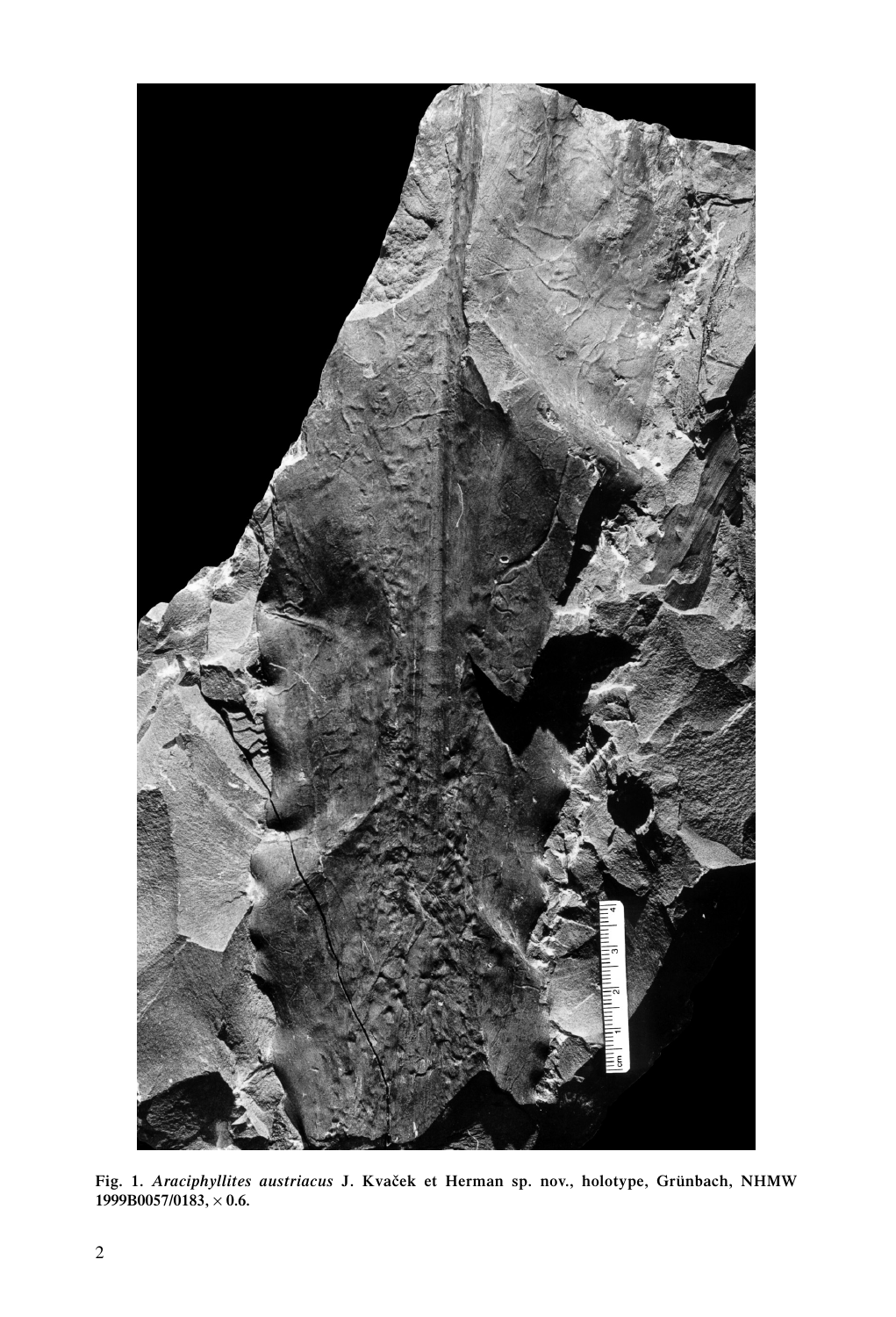

**Fig. 2.** *Araciphyllites austriacus* **J. Kvaček et Herman, sp. nov., Grünbach, (scale bars represent 1 cm): A – NHMW 1999B0057/0183, leaf outline and venation; B – NHMW 1999B0057/0183, detailed venation.**

macro lens. Besides normal prints also large black and white prints  $(20 \times 25 \text{ cm})$  were made and leaf outlines and venation were drawn directly on them. Afterwards, the photographic image was bleached away using an aqueous solution of potassium iodide and iodine. The bleached image was then conventionally fixed leaving an ink drawing that was used for the subsequent study.

Although leaf compressions are sometime recorded among the material the specimen in hand is without cuticle. It was studied and drawn under Leitz binocular microscope in the Department of Geology and Palaeontology of natural History Museum in Vienna.

## GEOLOGICAL SETTING AND AGE OF THE GRÜNBACH FLORA

The Grünbach flora comes from the Grünbach Formation ("Coal-bearing Series" according to Ploechinger 1961) of the Gosau Group in the Grünbach – Neue Welt Basin in the Eastern Calcareous Alps, Lower Austria. The coal seams of the Grünbach Formation were exploited from the second half of the 19th century until the 1960s. Mining was extremely difficult in the highly tectonised basin and was finally abandoned as uneconomic.

The Grünbach – Neue Welt Basin of the Eastern Alps represents a syncline with an overturned limb (Ploechinger 1961). The predominantly terrigenous clastic fillings of the basin (Gosau Group) consist of five lithostratigraphic units of Late Santonian to Eocene age. The three lower units, several hundred meters thick, represent the Cretaceous part of the Gosau Group (Summesberger 1997, Summesberger et al. 2000, 2002).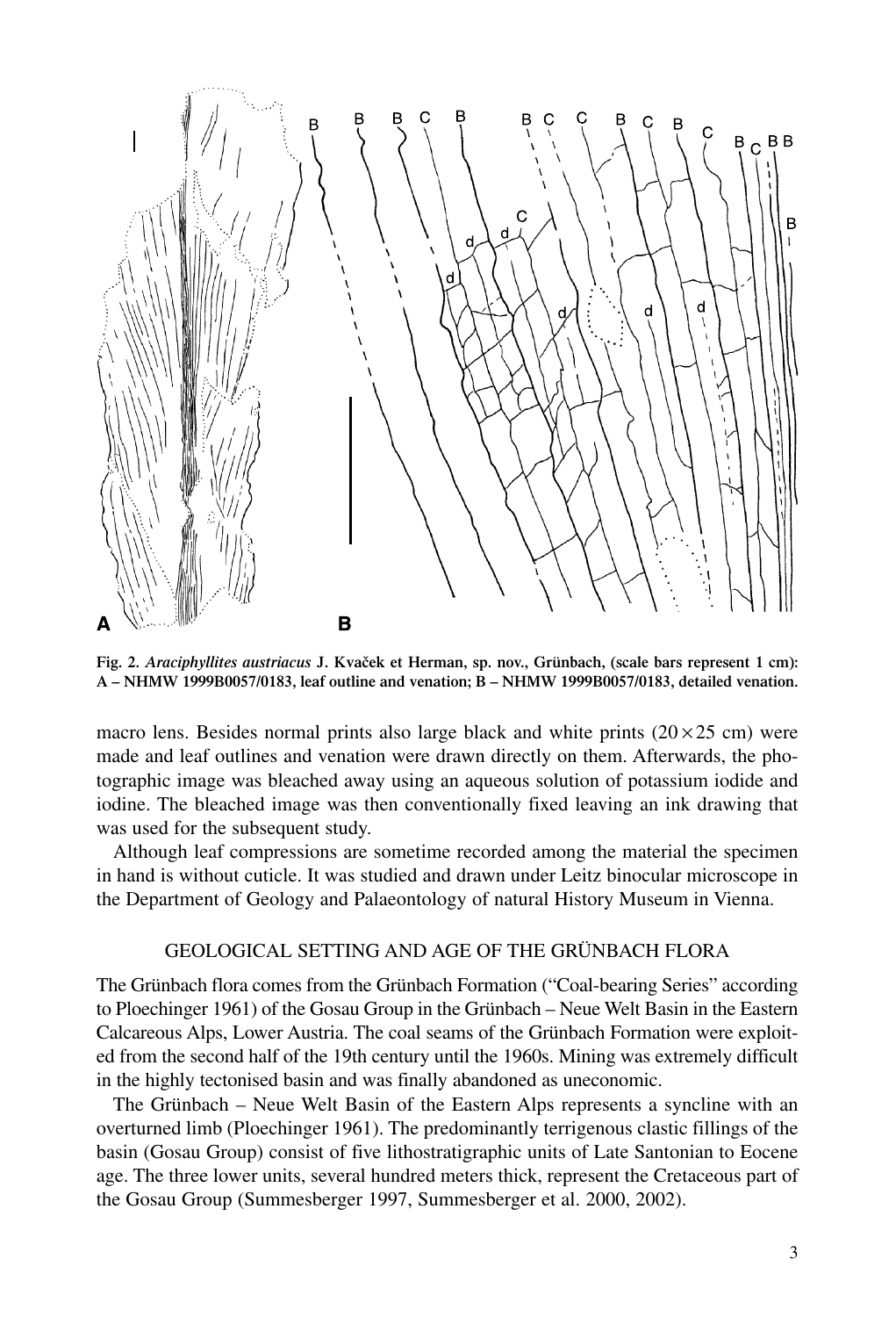The Grünbach Formation consists of siltstones conglomerates, sandstones, siltstones, coaly siltstones and coal seams. Plant fossils are the most common fossils in the Grünbach Formation. Foraminifera from the Grünbach Formation at Maiersdorf belong to the Globotruncana elevata Zone (Lower Campanian) and the nanofossil association has been assigned to the Campanian UC 15 Zone (Hradecká et al. 2000). The predominating palaeogeography during the accumulation of the Grünbach Formation is that of a large island with unknown relief, at least temporarily connected to the continent. Terrestrial freshwater swamps and shallow water sediments indicate a relatively large deltaic plain under warm and humid climate conditions.

The Grünbach flora consists of 53 taxa assigned to horsetails, ferns, cycadophytes, conifers, monocotyledons and dicotyledons. With regard to the number of species it is dominated by angiosperms (about 70 % of species) followed by ferns, conifers and other groups of plants. The Grünbach vegetation experienced a humid sub-tropical climate with warm/hot summers and short relatively dry seasons (Herman & J. Kvaček 2000, 2002a, b).

### SYSTEMATIC PART

*Araciphyllites* Wilde, Z. Kvaček et Bogner 2005

Type: *Araciphyllites tertiarius* (Engelhardt) Wilde, Z. Kvaček et Bogner 2005, p. 159, Figs 1–3.

*Araciphyllites austriacus* J. Kvaček et Herman, sp. nov. Figs 1, 2.

Holotype (designated here): NHMW 1999B0057/0183.

Locus typicus: Grünbach am Schneeberg, Segen Gottes Quarry (47°47'52" N, 15°59'17" E).

Stratum typicum: Grünbach Formation, Lower Campanian.

Etymology: Species named after the country of its origin.

Diagnosis. Leaves large, simple; elongate-lanceolate, entire-margined. Apex and base unknown. Venation eucamptodromous, parallel-pinnate. Midrib costa massive, deeply impressed, probably reaching the apex, consisting of numerous vascular bundles. Laterals emerging at low angle from midrib. Parallel venation consisting of three weekly differentiated vein subsets arranged according to the formula BdCdB. Transverse vein sets of two categories, connecting adjacent parallel veins or veins of the same subset (C–C, d–d) being oriented obliquely or perpendicularly. Areoles polygonal-quadrangular, elongate.

De scription. For detailed description and discussion we refer to the paper by J. Kvaček and Herman (2004). The only specimen available is the holotype. It shows lanceolate elongate lamina 260 mm long. The leaf margin is entire, slightly bent to undulate in the basal part. The laterals in three poorly differentiated orders emerge at an angle of about 10° from a multistranded midrib.

D is cussion. *Araciphyllites austriacus* shows a multistranded midrib, poorly differentiated laterals and perpendicular veins forming areoles – characters, which fit well with the diagnosis of the morphogenus *Araciphyllites* (Wilde et al. 2005). It differs from *Caladiosoma* Berry (1925), *Nitophyllites* Iljinskaja (1963) and *Musopsis* Boyd (1992) in having poorly distinguished primary laterals (ribs) and simple pattern of the venation between them.

*Araciphyllites austriacus* differs from the type of the morphogenus in two respects: 1) in having two orders of transverse veins, 2) in the lack of prominent submarginal vein